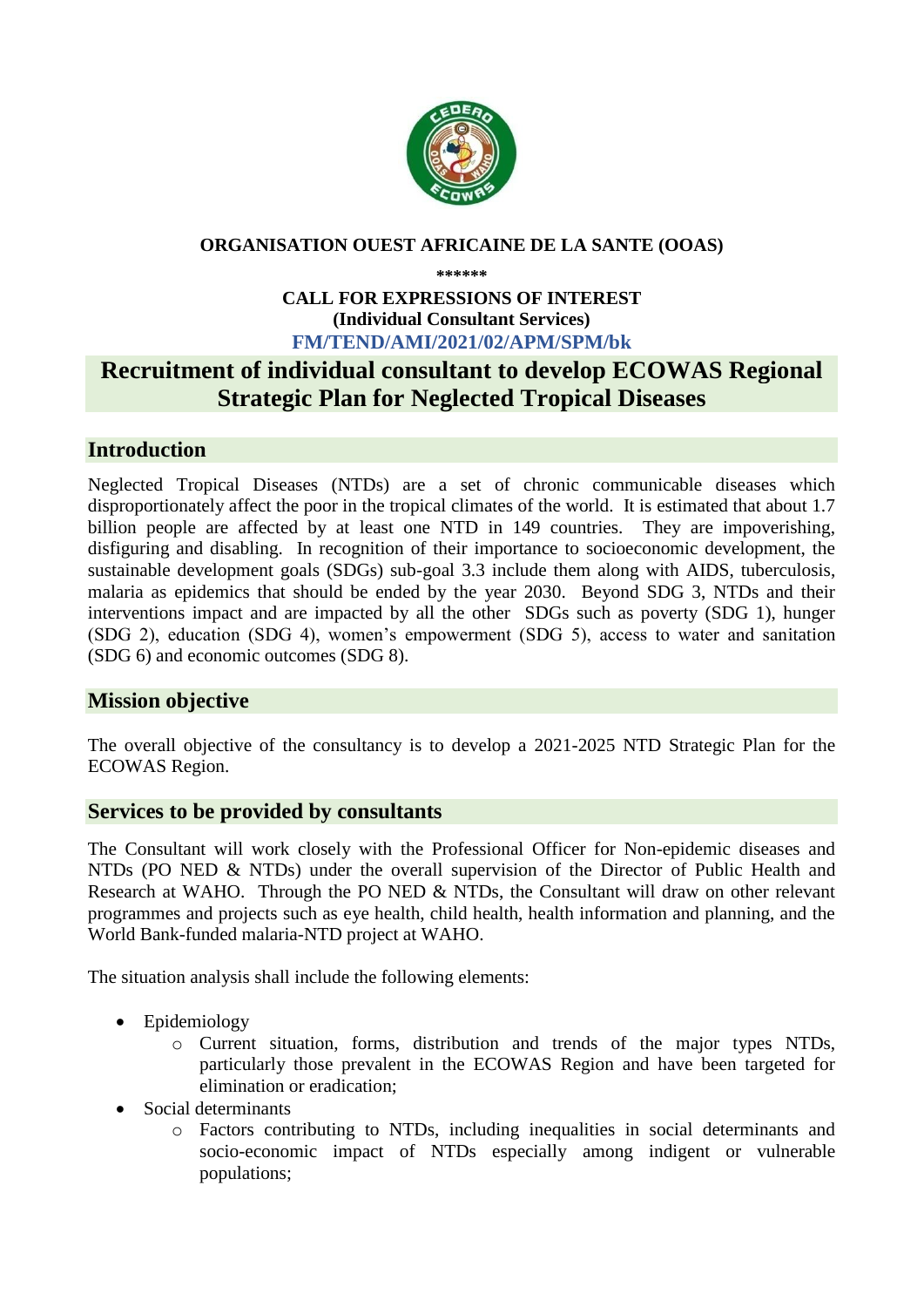- o Sociocultural dimensions of NTDs including health care behaviours and the potential of traditional medicine and local products for treatment;
- Policy framework, governance, coordination and partnerships
	- o Current national, regional, and international legal and policy framework for the prevention, control and management of NTDs;
	- o Strategies for the promotion of gender equality and rights in NTD programmes;
	- o System of governance of NTDs in ECOWAS Member States, the level of integration with other programmes such as malaria control, maternal and child health, nutrition and eye health within the health sector; and cross-sectoral integration with sectors such as agriculture, WASH, and social protection.
	- o Current and potential partnerships for regional and national response to NTDs
	- o National mechanisms for coordination in general at the central and district levels;
	- o Best practices, including those involving public-private partnership.
- Advocacy and finance
	- o National budgets and expenditures on NTDs and funding mechanisms;
	- o Advocacy programmes, including engagement with political authorities, Parliament, traditional authorities, private sector.
- Service delivery and strategies
	- o Existing global and regional NTDs strategies;
	- o Current practices and opportunities for cross-border collaboration;
	- o Types, accessibility, coverage, quality and cost of NTD services along the health promotion to rehabilitation continuum; community and social mobilization;
	- o Availability and use of guidelines for prevention, mass drug administration, management of medicines, working with community-based distributors, diagnosis and treatment.
- Monitoring and evaluation
	- o Surveillance systems including entomological surveillance; research, data management systems for NTDs;
	- o Monitoring and evaluation arrangements; use of African Leaders Malaria Alliance (ALMA) scorecards on NTDs;
	- o Overall capacity for management of NTDs; SWOT analysis.

The situation analysis should identify up to six strategic thrusts for the strategic plan, which should be coherent with the WHO Roadmap for NTDs 2021-2030.

#### **Duration of the mission**

An Individual Consultant will be recruited to conduct the mission over a period of **30 working days over 3 months**. Travel days to countries are not included.

#### **Consultant profile**

The assignment will be carried out by two individual consultants with the following qualifications:

- Holder at least a Master's degree from a recognized university in public health, epidemiology, parasitology, entomology or in a related field
- At least 5 years' experience in designing strategic documents on NTDs or related health programmes; 3 or more years international level experience will be an added advantage;
- Knowledge and in-depth understanding of the current sociopolitical and economic context in relation to NTDs and other health issues in the West African region;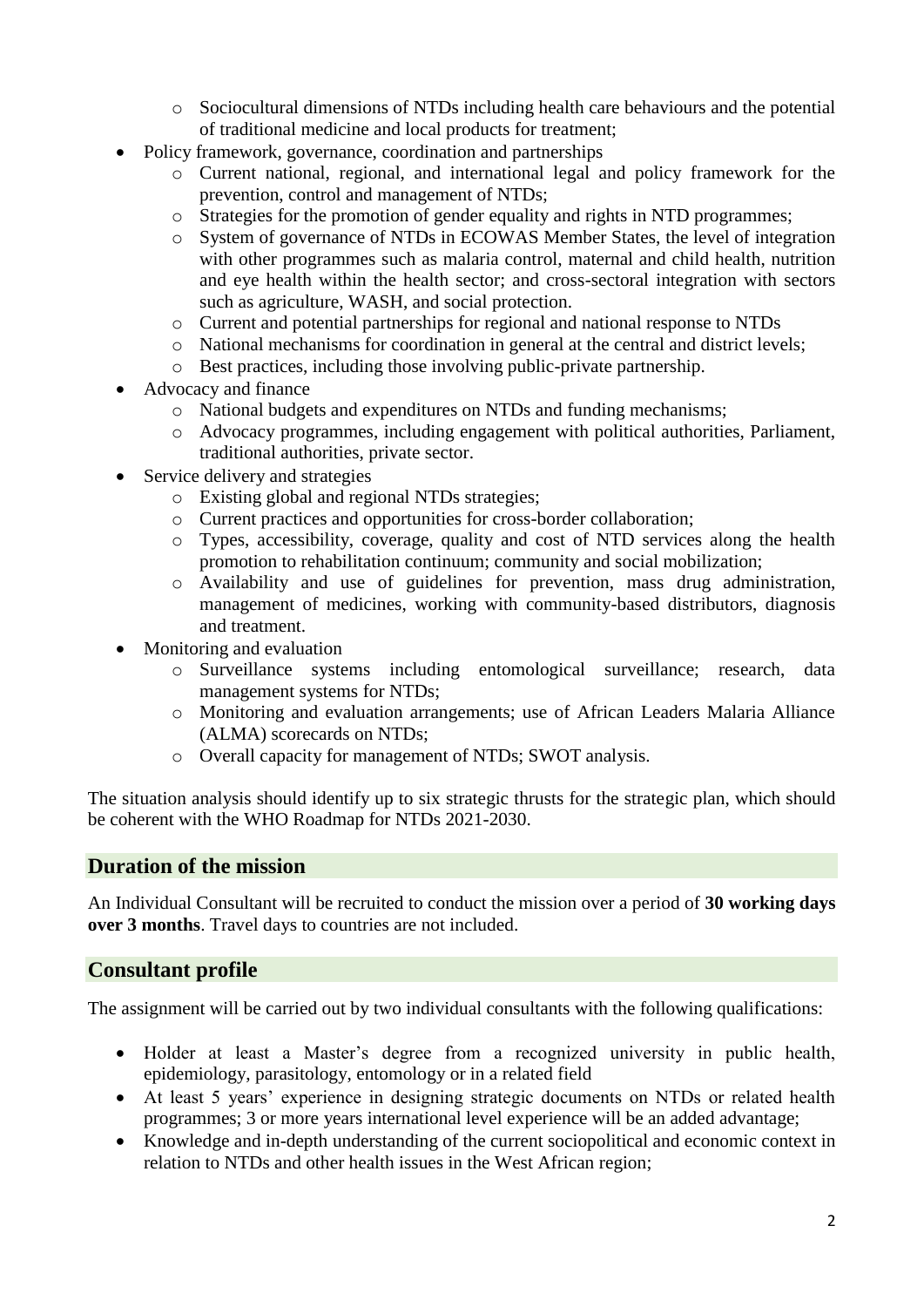- Experience in development and monitoring and evaluation of policies, strategic plans and NTD programmes;
- Good understanding of epidemiology, prevention, management and control of NTDs;
- Demonstrable skills in oral and written communication; including the ability to review and develop policy guidelines, NTD-focused concept notes/funded proposals and reports, and other publishable scientific articles;
- Ability to work in a multinational environment and with a variety of partners at national, regional and global levels;
- Good time management skills, including the ability to meet deadlines and handle multiple tasks at a time with a high degree of autonomy;
- Demonstrable knowledge and use of information technology;
- Proficiency in English and knowledge in another language of ECOWAS French or Portuguese will be an advantage.

## **Content of the expression of interest**

The West African Health Organization invites eligible Individual Consultants to express their interest in providing the services described above.

The Consultant must provide a technical file including the letter of expression of interest, past experiences (curriculum vitae highlighting degrees, experience gained, missions carried out, employers, periods of precise completion of each mission or post, experience in carrying out similar missions, as well as references for possible verifications, etc.); certified copies of certificates and diplomas; and a technical proposal which provides details about the work approach, methodology and a work plan.

#### **Selection procedures**

The consultant will be selected in accordance with the consultant selection procedures defined in the ECOWAS procurement code available at [https://www.ecowas.int.](https://www.ecowas.int/)

The final selection will be made after an interview by the WAHO committee.

## **Criteria for the evaluation of expressions of interest**

#### **Essential Criteria**

- Degree (holder at least a Master's degree from a recognized university in public health, epidemiology, parasitology, entomology or in a related field.): **20 points;**
- At least 5-year experience in designing/elaboration of strategic documents on NTDs or related programmes: **20 points;**
- Knowledge and in-depth understanding of the current sociopolitical and economic context in relation to NTDs and other health issues in the West African region: **15 points**
- Experience in development and monitoring and evaluation of policies, strategic plans and NTD programmes: **15 points;**
- Ability to work in a multinational environment and with a variety of partners at national, regional and global levels: **10 points;**
- Proficiency in English : **5 points;**
- At least 3 or more years international level experience will be an added advantage: **5 points**;

## **Desirable Criteria (10 points)**